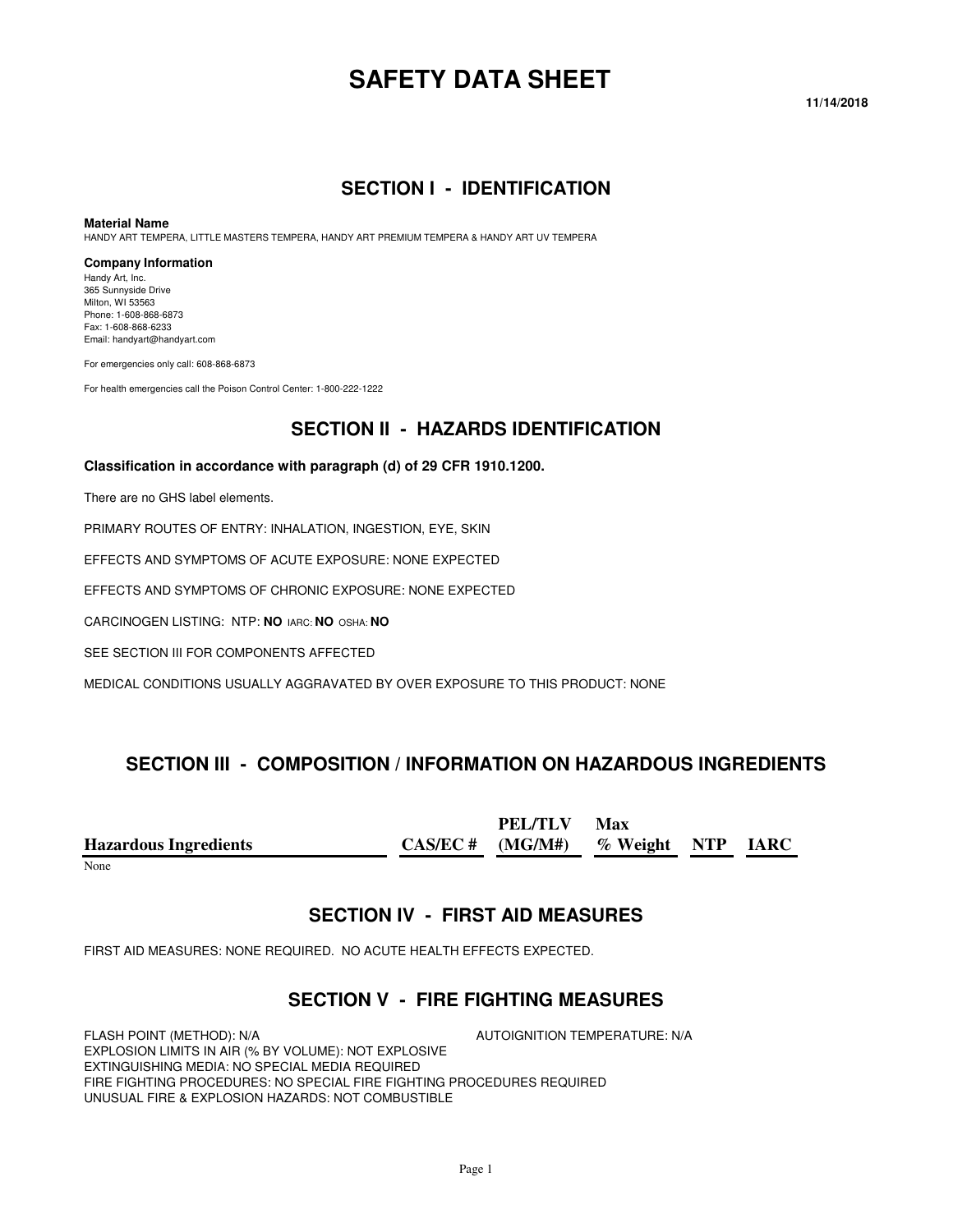### **SECTION VI - ACCIDENTAL RELEASE MEASURES**

STEPS TO BE TAKEN IN CASE A MATERIAL IS SPILLED: Clean up in accordance with all applicable regulations. Absorb spillage with noncombustible, absorbent material. For waste disposal, see Section XIII

# **SECTION VII - HANDLING AND STORAGE**

PRECAUTIONS TO BE TAKEN DURING STORAGE AND HANDLING: Good industrial hygiene practice requires that exposure be maintained below the TLV. This is preferably achieved through the provision of adequate ventilation. When exposure cannot be adequately controlled in this way, personal respiratory protection should be employed.

### **SECTION VIII - EXPOSURE CONTROLS / PERSONAL PROTECTION**

RESPIRATORY PROTECTION AND SPECIAL VENTILATION REQUIREMENTS: NONE REQUIRED OTHER PROTECTIVE EQUIPMENT (GLOVES, GOGGLES, ETC): NONE REQUIRED WORK/HYGIENE PRACTICES: NONE REQUIRED ENGINEERING CONTROLS: NONE REQUIRED

### **SECTION IX - PHYSICAL AND CHEMICAL PROPERTIES**

BOILING POINT: N/A **MELTING POINT: N/A** VAPOR PRESSURE: N/A<br>SPECIFIC VAPOR DENSITY (AIR=1): N/A FLASH POINT (METHOD): N/A SPECIFIC VAPOR DENSITY (AIR=1): N/A<br>SOLUBILITY IN WATER: N/A

REACTIVITY IN WATER: NON-REACTIVE

# **SECTION X - STABILITY AND REACTIVITY**

HAZARDOUS POLYMERIZATION PRODUCTS: N/A STABILITY: STABLE CONDITIONS TO AVOID: N/A INCOMPATIBILITY (MATERIALS TO AVOID): N/A HAZARDOUS DECOMPOSITION PRODUCTS: Carbon monoxide, carbon dioxide and smoke

# **SECTION XI - TOXICOLOGICAL INFORMATION**

ACUTE EFFECTS ASSOCIATED WITH USE OF THIS MATERIAL: NONE EXPECTED The summated LD50 is 11521 mg/kg. The summated LC50 is 42871 mg/cubic meter. This product is not considered to be a known or suspected human carcinogen by NTP, IARC or OSHA (see section III)

### **SECTION XII - ECOLOGICAL INFORMATION**

NO HARMFUL EFFECTS KNOWN OTHER THAN THOSE ASSOCIATED WITH SUSPENDED INERT SOLIDS IN WATER.

# **SECTION XIII - DISPOSAL CONSIDERATIONS**

RCRA HAZARD CLASS (40 CFR 261): THIS PRODUCT IS NOT CLASSIFIED AS A HAZARDOUS WASTE. WASTE DISPOSAL METHOD: DISPOSE OF IN ACCORDANCE WITH FEDERAL, STATE AND LOCAL REGULATIONS.

# **SECTION XIV - TRANSPORTATION INFORMATION**

U.S. DOT (49 CFR 172.101): THIS IS NOT A HAZARDOUS MATERIAL AS CLASSIFIED BY CFR 172.101.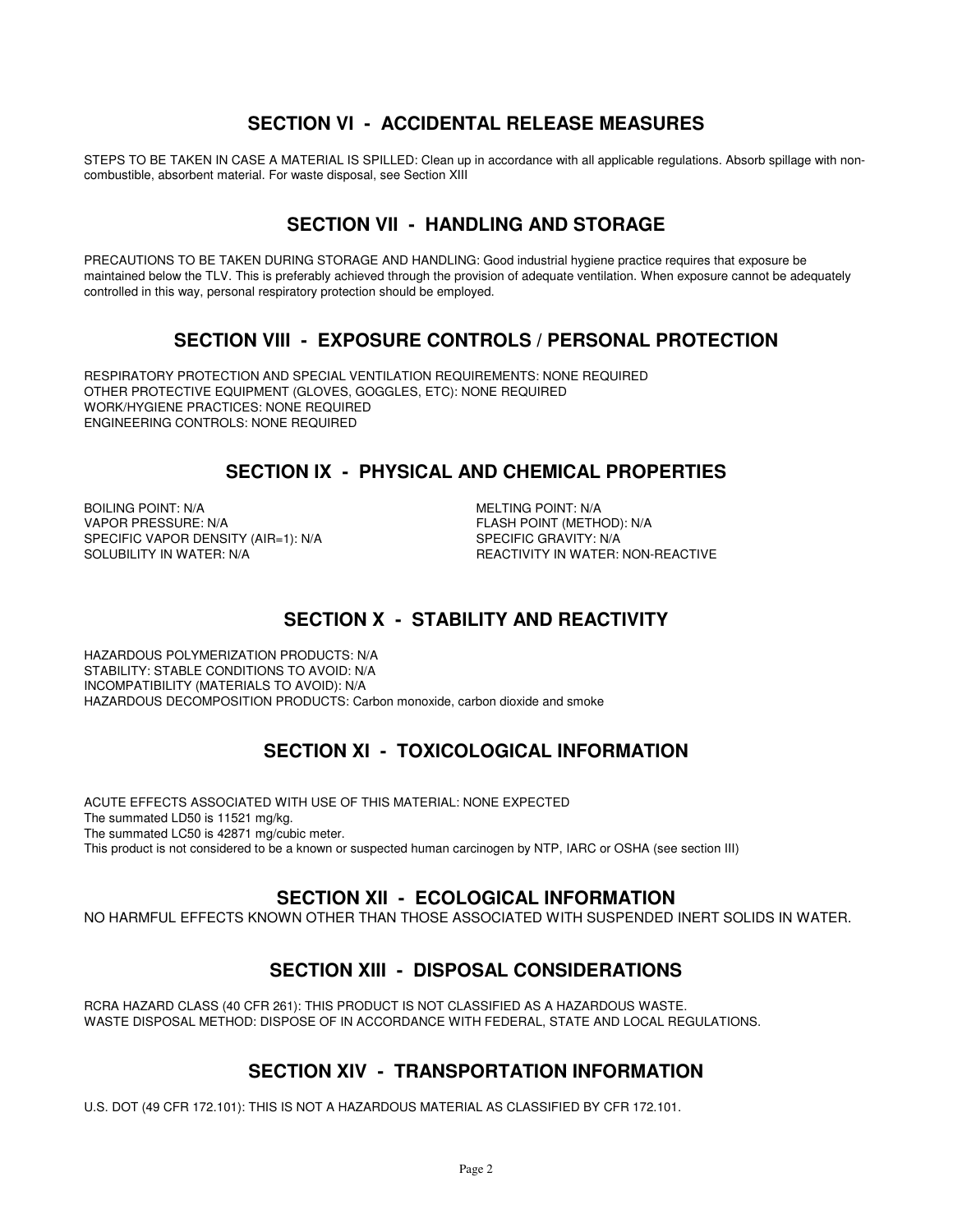# **SECTION XV - REGULATORY INFORMATION**

CONTENTS OF THIS SDS COMPLY WITH OSHA HAZARD COMMUNICATION STANDARD 29 CFR 1910.1200

EPA SARA TITLE III CHEMICAL LISTINGS: SECTION 302.4 EXTREMELY HAZARDOUS SUBSTANCES (40 CFR 355): NONE

SECTION 313 TOXIC CHEMICALS (40 CFR 372): NONE

INTERNATIONAL REGULATIONS

CANADIAN WHMIS: THIS PRODUCT IS A CONTROLLED PRODUCT UNDER CANADA'S WORKPLACE HAZARDOUS MATERIALS INFORMATION SYSTEM. IT CONTAINS THE FOLLOWING TOXIC OR HIGHLY TOXIC MATERIALS: BURNT UMBER MIXTURE FERRIC OXIDE **MICA** PIGMENT BROWN 7 PROPYLENE GLYCOL

SUPPLEMENTAL STATE COMPLIANCE INFORMATION:

THIS PRODUCT CONTAINS THE FOLLOWING CHEMICAL(S) LISTED UNDER NEW JERSEY'S RIGHT TO KNOW PROGRAM: BURNT UMBER MIXTURE MICA PIGMENT BROWN 7 PIGMENT RED 101 PROPYLENE GLYCOL

THIS PRODUCT CONTAINS THE FOLLOWING CHEMICAL(S) REQUIRING NOTIFICATION TO THE STATE OF WASHINGTON UNDER THEIR CHILDREN'S SAFE PRODUCTS ACT: NONE

THIS PRODUCT CONTAINS THE FOLLOWING CHEMICAL(S) LISTED IN FLORIDA'S TOXIC SUBSTANCE LIST: BURNT UMBER MIXTURE Iron oxide fume Mica dust PIGMENT BROWN 7 n-Methylethanolamine

THIS PRODUCT CONTAINS THE FOLLOWING CHEMICAL(S) LISTED IN MAINE'S PRIORITY CHEMICAL LIST: NONYL PHENOL ETHOXYLATE

THIS PRODUCT CONTAINS THE FOLLOWING CHEMICALS CONSIDERED BY VERMONT AS BEING OF VERY HIGH CONCERN TO CHILDREN: NONYL PHENOL ETHOXYLATE

THIS PRODUCT CONTAINS THE FOLLOWING CHEMICAL(S) LISTED IN MASSACHUSETTS HAZARDOUS SUBSTANCE LIST: BURNT UMBER MIXTURE Calcium carbonate Iron oxide dust Mica Dust N-methylethanolamine PIGMENT BROWN 7

THIS PRODUCT CONTAINS THE FOLLOWING CHEMICAL(S) LISTED ON MICHIGAN'S CRITICAL MATERIALS REGISTER: NONE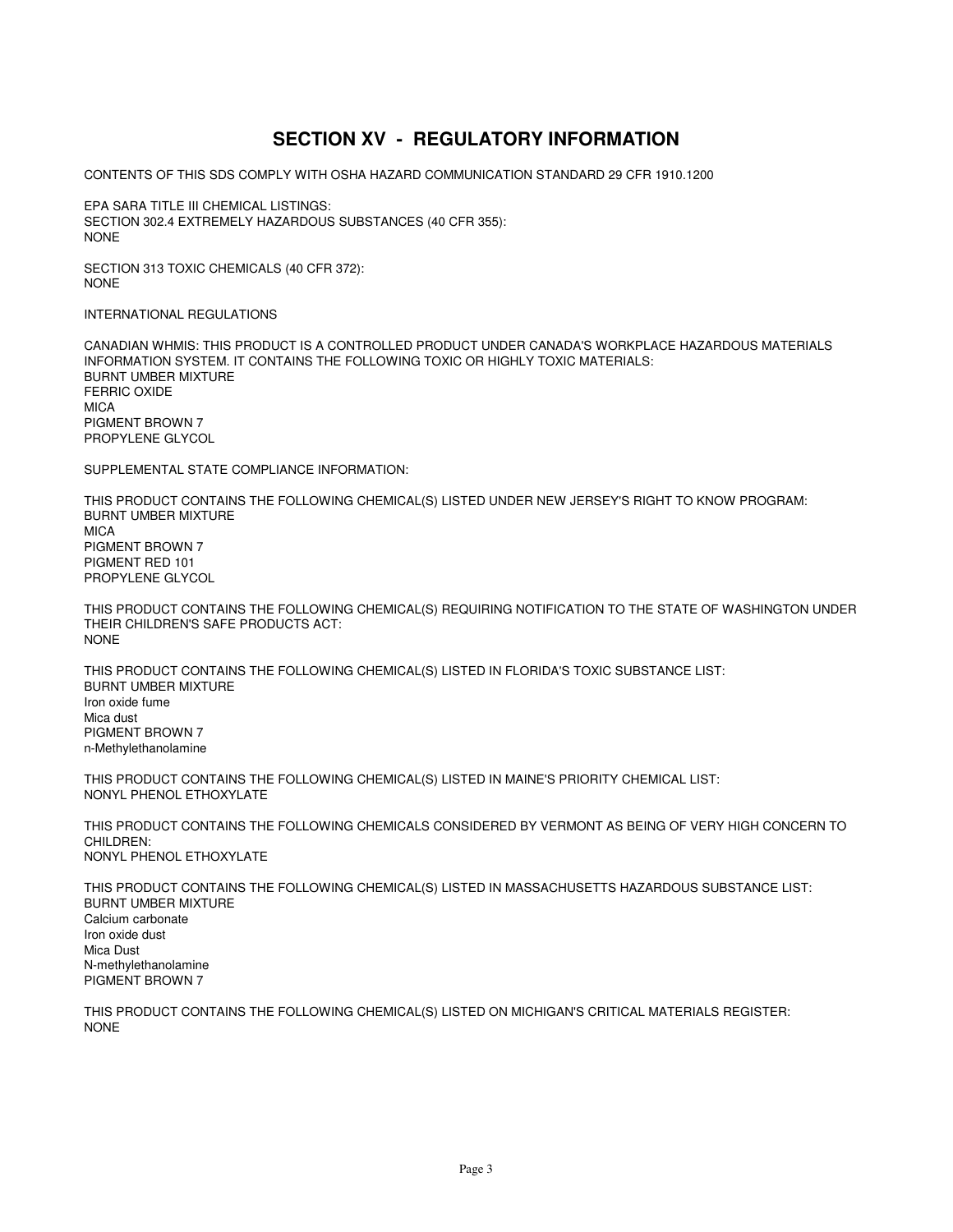THIS PRODUCT CONTAINS THE FOLLOWING CHEMICAL(S) LISTED ON MINNESOTA'S HAZARDOUS SUBSTANCES LIST: BURNT UMBER MIXTURE Calcium carbonate Iron oxide fume (Fe2O3) as Fe Kaolin dust Limestone PIGMENT BROWN 7 Propylene glycol

THIS PRODUCT CONTAINS THE FOLLOWING CHEMICAL(S) LISTED IN PENNSYLVANIA'S HAZARDOUS SUBSTANCES LIST: 1,2-Propanediol BURNT UMBER MIXTURE Ethanol, 2-(methylamino)- Iron oxide Kaolin Limestone Mica-group minerals PIGMENT BROWN 7

 Under CPSC's consumer product regulations (16CFR1500.3 and 150014), this product has the following required acute and chronic hazard labeling:

**NONE**

### **SECTION XVI - OTHER INFORMATION**

Disclaimer: We believe the statements, technical information and recommendations contained herein are reliable, but they are given without warranty or guarantee of any kind. The information contained in this document applies to this specific material as supplied. It may not be valid for this material if it is used in combination with any other materials. It is the user's responsibility to satisfy oneself as to the suitability and completeness of this information for the user's own particular use.

**LAST REVISION DATE: 11/15/2018**

**Prepared by Duke OEM Toxicology**